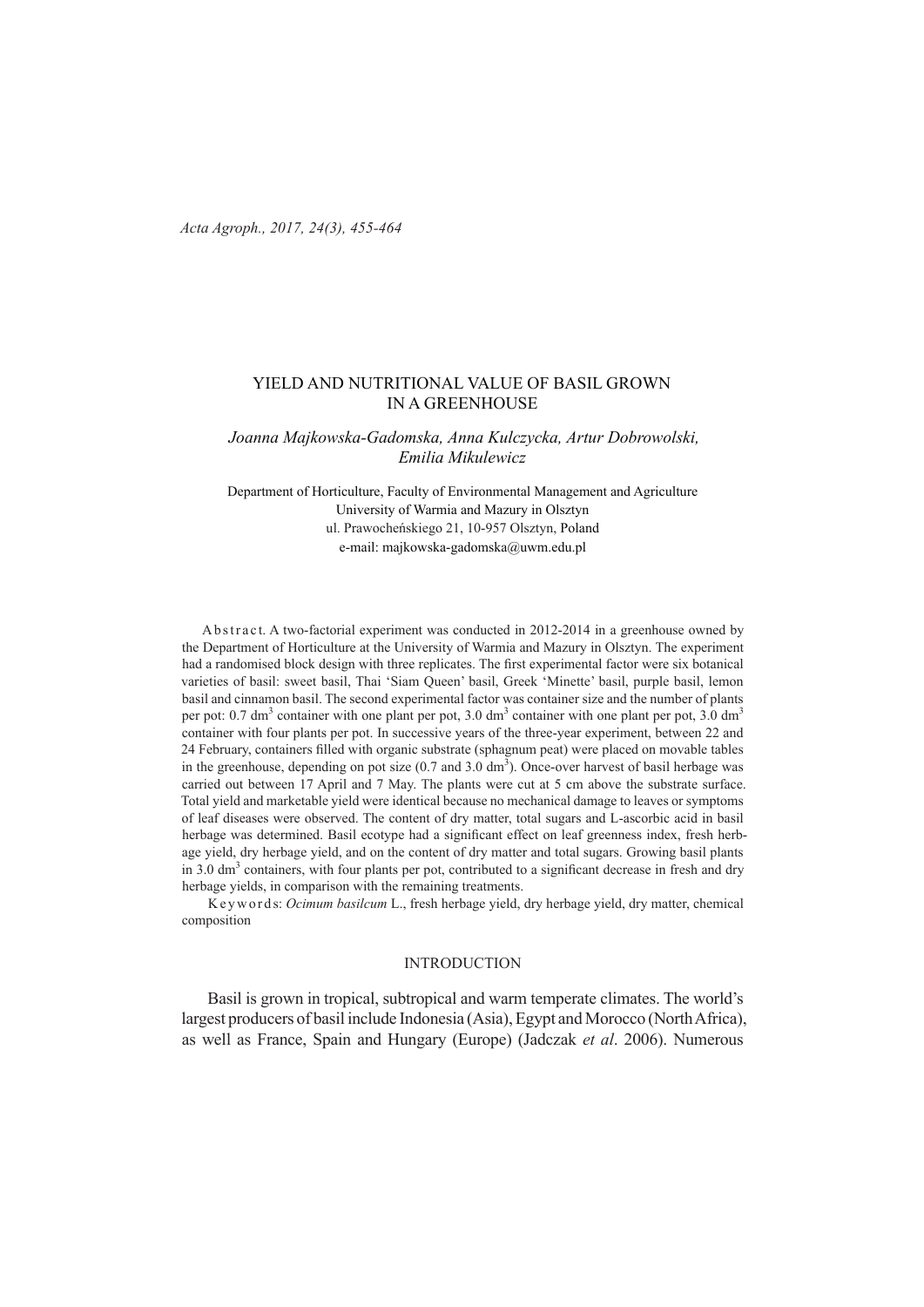basil varieties are cultivated. Basil leaves, used for seasoning, have a strong spicy aroma and a slightly sour taste. Basil is added to various dishes to enrich their flavour (Majkowska-Gadomska *et al.* 2015). Basil leaves are used to flavour soups, sauces, marinades, cheeses, meat and cured meat products, pâtés, tomatoes, pickled cucumbers, canned foods and liqueurs (Nurzyńska-Wierdak 2012, Frąszczak *et al.* 2015). In the experiment the best known varieties of basil in the Polish market were used. The production of plants in containers under cover is one of the branches of greenhouse vegetable production, providing an opportunity for additional income for the producers. Studies on the interdependence between substrate volume and plant characteristics have shown that the use of too small containers in the production reduces the yield and its biochemical quality (Frąszczak and Knaflewski 2009).

The aim of this study was to determine leaf greenness index, yield, content of dry matter, total sugars and L-ascorbic acid in six botanical varieties of basil grown in a greenhouse in containers of different sizes, with a different number of plants per pot.

#### MATERIAL AND METHODS

A two-factorial experiment was conducted in 2012-2014 in a greenhouse owned by the Department of Horticulture at the University of Warmia and Mazury in Olsztyn (NE Poland). The experiment had a randomised block design with three replicates. The first experimental factor were six botanical varieties of basil, characterised by different morphological traits: sweet basil, Thai 'Siam Queen' basil, Greek 'Minette' basil, purple basil, lemon basil and cinnamon basil. The second experimental factor was container size and the number of plants per pot:  $0.7 \text{ dm}^3$ container with one plant per pot,  $3.0 \text{ dm}^3$  container with one plant per pot,  $3.0 \text{ dm}^3$ container with four plants per pot.

In successive years of the three-year experiment, between 22 and 24 February, containers filled with organic substrate (sphagnum peat) were placed on movable tables in the greenhouse, depending on pot size  $(0.7 \text{ and } 3.0 \text{ dm}^3)$ . Four basil seeds were sown, and one (strongest) seedling was left per pot at the two (three)-leaf stage. Thinning was not conducted in the treatment with four basil plants per pot. Experimental unit area was 1 m<sup>2</sup>, and each replicate consisted of sixty four 0.7 dm<sup>3</sup> containers with one plant per pot, and twenty five  $3.0 \text{ dm}^3$  containers with one plant per pot or four plants per pot.

Greenhouse conditions were adjusted to the growth stage of basil plants. The recommended cultivation practices for basil were applied during the growing season (Kołodziej 2010). Individual weeds were removed, moss buds were removed from the substrate surface, and organic substrate was aerated using a three-pronged cultivator. Chemical crop protection agents were not applied during the experiment.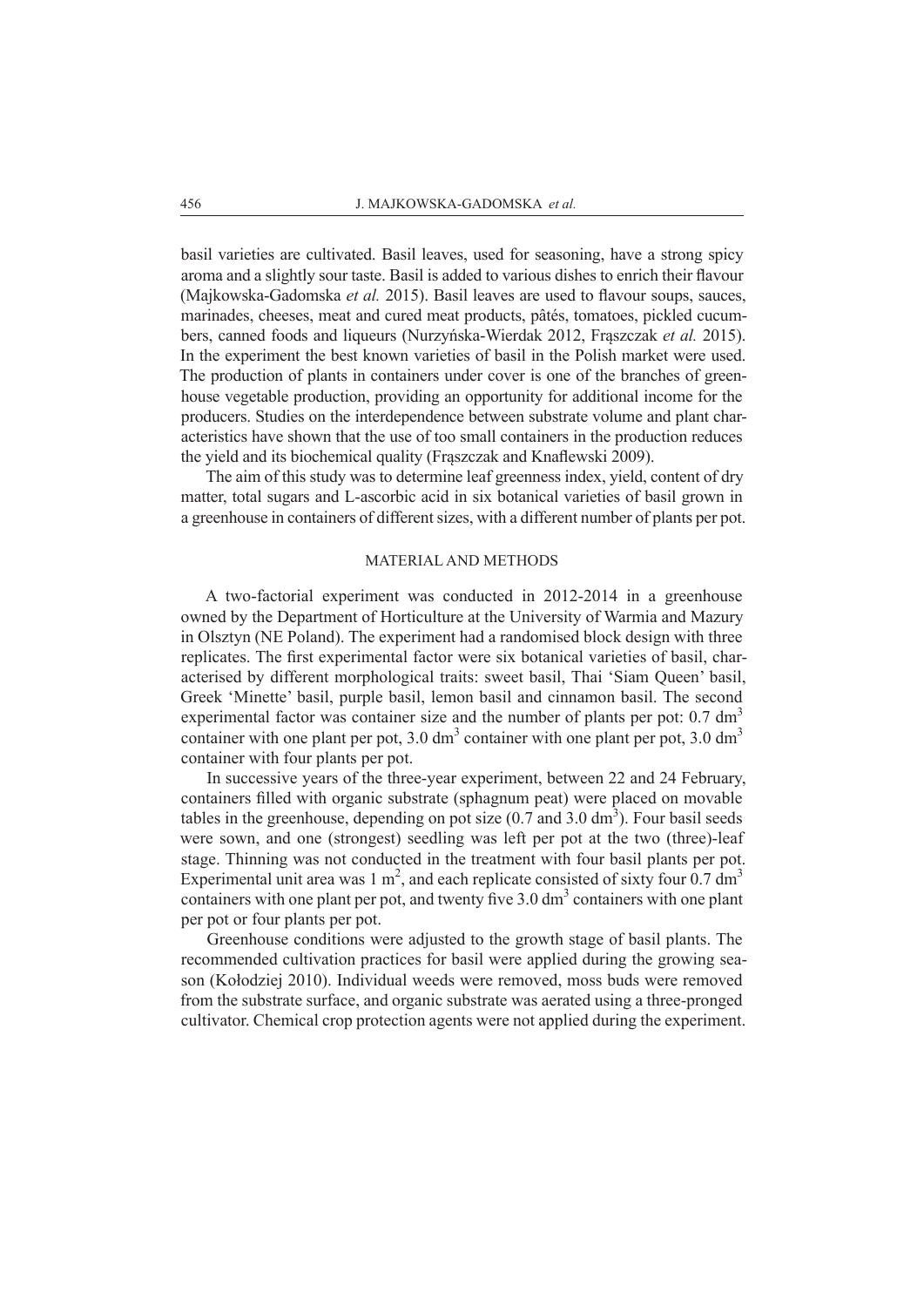Yellow sticky traps were placed over the containers to control the number of pests (greenhouse whiteflies, Sciaridae). *Encarsia formosa* (3 insects per m<sup>2</sup>) was used for biological control of greenhouse whiteflies.

The chlorophyll content of basil leaves was measured three times during the growing season, with the Konica Minolta SPAD 502 Plus chlorophyll meter, beginning in the first ten days of April, at 14-day intervals. The measurements were performed on three youngest fully developed leaves of 10 plants selected randomly in each treatment. The results of measurements were averaged.

Once-over harvest of basil herbage was carried out between 17 April and 7 May. The plants were cut at 5 cm above the substrate surface. Total yield and marketable yield were identical because no mechanical damage to leaves or symptoms of leaf diseases were observed. Basil herbage was dried in a thermal dryer, in accordance with Polish Standard PN-85/R-87017 as amended by Polish Standard PN-ISO 6754:1999, and air-dry weight was determined.

Laboratory analyses of basil herbage were performed after harvest. Fresh basil herbage was collected from each replicate to prepare 0.3 kg bulk samples per treatment and to determine the content of:

• dry matter – by drying the plant material to constant weight at  $105^{\circ}$ C (*Dry matter determination by the gravimetric method*, PN-90/A-75101/03);

• total sugars – by the Luff-Schoorl method (*Determination of the content of sugars and reducing sugars*, PN-90/A-75101/07);

• L-ascorbic acid – by the method proposed by Tillmans and modified by Pijanowski (*Determination of vitamin C content*, PN-A-04019:1998).

The results regarding the yield and nutritional value of basil were processed statistically by analysis of variance (ANOVA). Coefficients of correlation and determination were calculated for selected parameters. The significance of differences between means was estimated by Tukey's range test at  $\alpha = 0.05$ .

### RESULTS AND DISCUSSION

The yield and biological value of basil are largely determined by the rate of photosynthesis which is affected by green leaf pigments, in particular chlorophyll. Numerous studies have demonstrated a close correlation between leaf greenness index and nitrogen content of leaves, which is responsible for biomass growth (Wu *et al.* 2007, Vrbnicanin *et al.* 2012). According to Wu *et al.* (2007), chlorophyll concentrations are influenced by environmental conditions, crop type and cultivation regime. Khalil *et al.* (2010) reported an increase in the concentrations of photosynthetic pigments (chlorophyll and carotenes) in response to increasing soil moisture content and foliar application of ascorbic acid. Kopsell and Kopsell (2005) demonstrated that field conditions had a beneficial influence on the concentrations of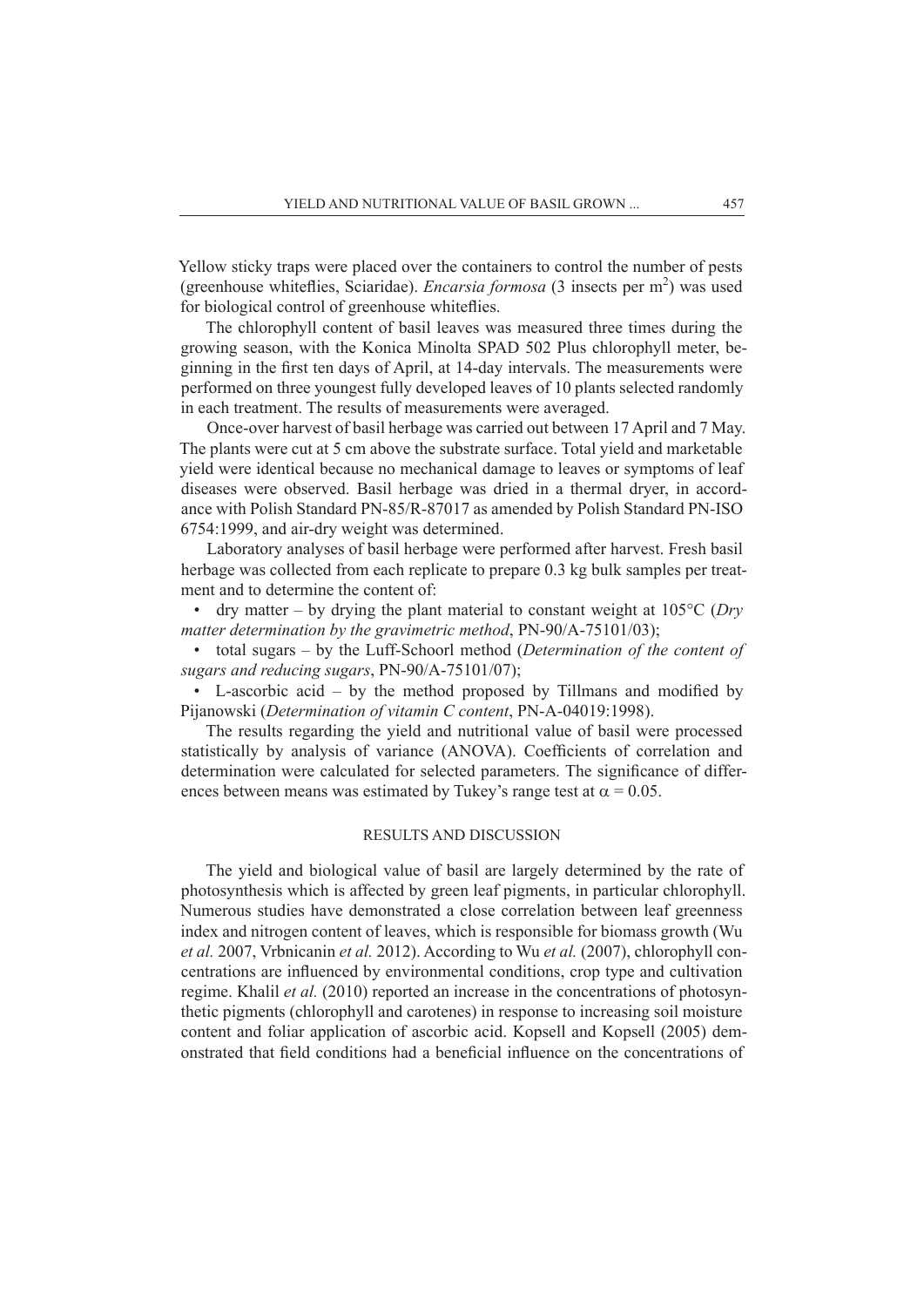chlorophyll *a* and *b* in four basil varieties, whereas greenhouse conditions contributed to an increase in chlorophyll content of leaves only in two purple basil varieties. In a study by Politycka and Golcz (2004) in basil var. 'Dark Opal' the levels of all photosynthetic pigments were higher than in our study. The average values of the leaf greenness index, determined for three years of the study, varied significantly depending on the experimental factors (Tab. 1).

Table 1. The effect of basil ecotype, container size and the number of plants per pot on leaf greenness index (SPAD)

| Varieties of basil<br>Sweet basil                     |                          | Pot volume $(dm^3)$             | Mean of 2012-2014 |  |
|-------------------------------------------------------|--------------------------|---------------------------------|-------------------|--|
|                                                       |                          | number of plants in pot         |                   |  |
|                                                       |                          | $0.7/1$ pc.                     | 22.93             |  |
|                                                       |                          | $3.0 / 1$ pc.                   | 28.30             |  |
|                                                       |                          | $3.0 / 4$ pcs.                  | 28.47             |  |
|                                                       | Mean                     |                                 | 26.57             |  |
| Thai 'Siam Queen' basil                               |                          | $0.7/1$ pc.                     | 26.70<br>34.10    |  |
|                                                       |                          | $3.0 / 1$ pc.<br>$3.0 / 4$ pcs. | 30.83             |  |
|                                                       | Mean                     |                                 | 30.54             |  |
| Greek 'Minette' basil                                 |                          | $0.7 / 1$ pc.                   | 19.13             |  |
|                                                       |                          | $3.0/1$ pc.                     | 23.50             |  |
|                                                       |                          | $3.0 / 4$ pcs.                  | 24.90             |  |
|                                                       | Mean                     |                                 | 22.51             |  |
| Purple basil                                          |                          | $0.7/1$ pc.                     | 31.43             |  |
|                                                       |                          | $3.0 / 1$ pc.                   | 33.10             |  |
|                                                       |                          | $3.0 / 4$ pcs.                  | 38.87             |  |
|                                                       | Mean                     |                                 | 34.47             |  |
| Lemon basil                                           |                          | $0.7/1$ pc.                     | 23.57             |  |
|                                                       |                          | $3.0 / 1$ pc.                   | 31.63             |  |
|                                                       |                          | $3.0 / 4$ pcs.                  | 26.30             |  |
|                                                       | Mean                     |                                 | 27.17             |  |
| Cinnamon basil                                        |                          | $0.7/1$ pc.                     | 26.40             |  |
|                                                       |                          | $3.0/1$ pc.                     | 29.57             |  |
|                                                       |                          | $3.0 / 4$ pcs.                  | 30.40             |  |
|                                                       | Mean                     |                                 | 28.79             |  |
| Mean for pot volume $(dm3)$ / number of plants in pot |                          | $0.7/1$ pc.                     | 24.81             |  |
|                                                       |                          | $3.0/1$ pc.                     | 30.03             |  |
|                                                       |                          | $3.0 / 4$ pcs.                  | 29.96             |  |
|                                                       | LSD $\alpha$ = 0.05 for: |                                 |                   |  |
| varieties of basil (a)                                |                          |                                 | 2.88              |  |
| pot volume (b)                                        |                          |                                 | 2.81              |  |
| interaction (axb)                                     |                          |                                 | 1.70              |  |

An interaction between the experimental factors also had a significant effect on leaf greenness index which was the highest in purple basil and the lowest in Greek 'Minette' basil (significant difference of 34.7%). Basil grown in 3.0 dm<sup>3</sup> containers with one plant per pot had the highest leaf greenness index, and slightly lower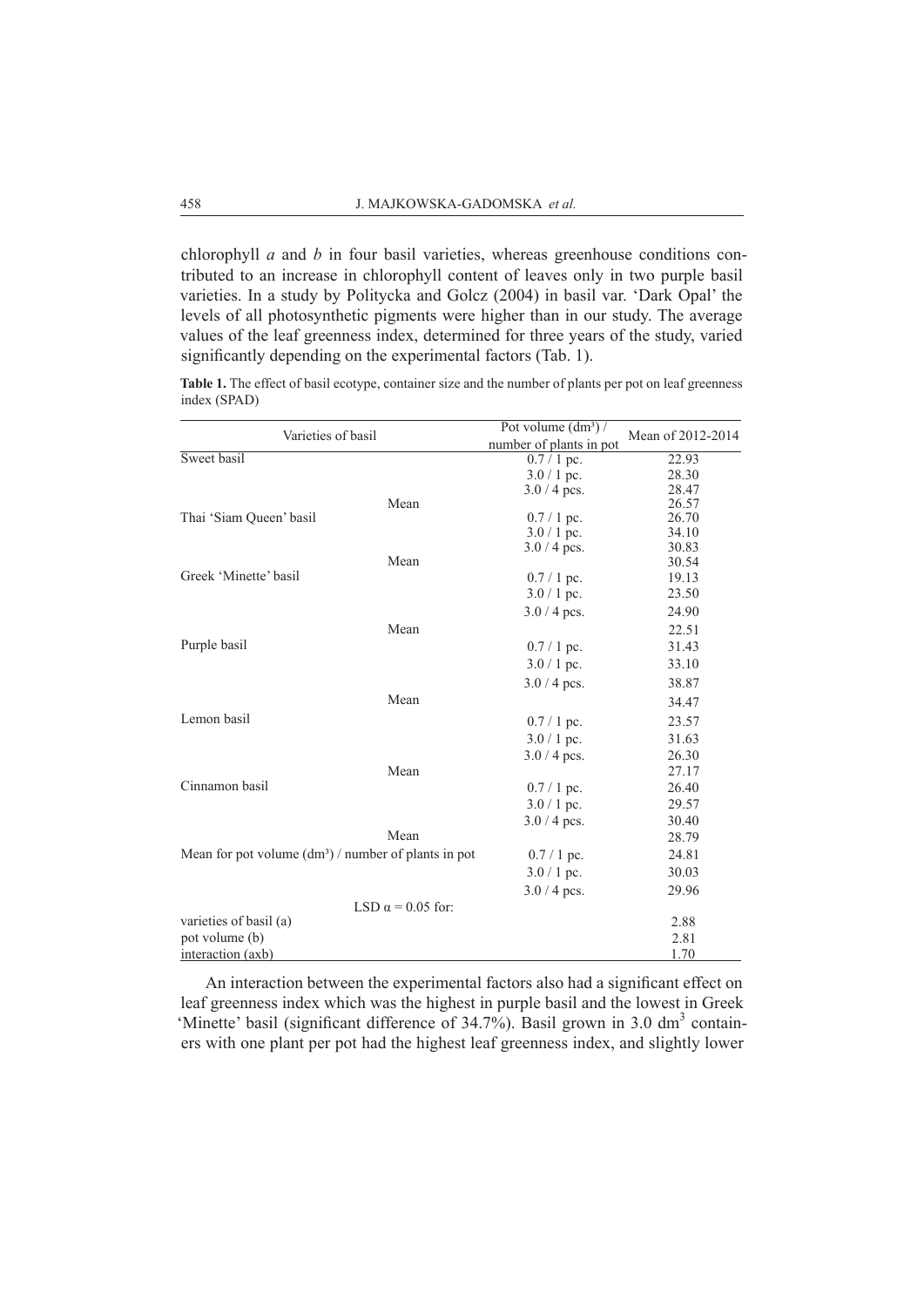SPAD values were noted in basil grown in  $3.0 \text{ dm}^3$  containers with four plants per pot. The value of leaf greenness index was lower by 18.12% in basil grown in 0.7 dm<sup>3</sup> containers. The best variant was growing purple basil in 3.0 dm<sup>3</sup> containers with four plants per pot, and the worst – growing Greek 'Minette' basil in  $0.7 \text{ dm}^3$ containers. Cinnamon and Greek 'Minette' basils were characterised by the highest fresh herbage yields (Tab. 2).

|                            | Table 2. The effect of basil ecotype, container size and the number of plants per pot on fresh herbage |  |  |  |  |  |
|----------------------------|--------------------------------------------------------------------------------------------------------|--|--|--|--|--|
| yield $(\text{kg m}^{-2})$ |                                                                                                        |  |  |  |  |  |

| Varieties of basil                  | Pot volume $(dm^3)$ / number of plants |              | Marketable yield of herb |  |  |
|-------------------------------------|----------------------------------------|--------------|--------------------------|--|--|
|                                     | in pot                                 | fresh        | air-dry                  |  |  |
| Sweet basil                         | $0.7/1$ pc.                            | 1.49         | 0.16                     |  |  |
|                                     | $3.0/1$ pc.                            | 1.44         | 0.24                     |  |  |
|                                     | $3.0 / 4$ pcs.                         | 0.95         | 0.15                     |  |  |
|                                     | Mean                                   | 1.29         | 0.18                     |  |  |
| Thai 'Siam Queen' basil             | $0.7/1$ pc.                            | 1.39         | 0.14                     |  |  |
|                                     | $3.0 / 1$ pc.                          | 1.94         | 0.19                     |  |  |
|                                     | $3.0 / 4$ pcs.<br>Mean                 | 0.93<br>1.42 | 0.12                     |  |  |
| Greek 'Minette' basil               |                                        | 2.00         | 0.15<br>0.20             |  |  |
|                                     | $0.7/1$ pc.                            |              |                          |  |  |
|                                     | $3.0 / 1$ pc.                          | 1.91         | 0.23                     |  |  |
|                                     | $3.0 / 4$ pcs.                         | 1.35         | 0.14                     |  |  |
|                                     | Mean                                   | 1.75         | 0.19                     |  |  |
| Purple basil                        | $0.7/1$ pc.                            | 0.87         | 0.09                     |  |  |
|                                     | $3.0/1$ pc.                            | 1.19         | 0.12                     |  |  |
|                                     | $3.0 / 4$ pcs.                         | 0.92         | 0.09                     |  |  |
|                                     | Mean                                   | 1.00         | 0.10                     |  |  |
| Lemon basil                         | $0.7/1$ pc.                            | 1.29         | 0.17                     |  |  |
|                                     | $3.0/1$ pc.                            | 1.29         | 0.19                     |  |  |
|                                     | $3.0 / 4$ pcs.                         | 0.60         | 0.09                     |  |  |
|                                     | Mean                                   | 1.06         | 0.15                     |  |  |
| Cinnamon basil                      | $0.7/1$ pc.                            | 1.89         | 0.21                     |  |  |
|                                     | $3.0/1$ pc.                            | 2.09         | 0.23                     |  |  |
|                                     | $3.0 / 4$ pcs.                         | 1.31         | 0.14                     |  |  |
|                                     | Mean                                   | 1.76         | 0.19                     |  |  |
| Mean for pot volume $(dm^3)$ /      | $0.7/1$ pc.                            | 1.49         | 0.16                     |  |  |
|                                     | $3.0/1$ pc.                            | 1.64         | 0.20                     |  |  |
| number of plants in pot             | $3.0 / 4$ pcs.                         | 1.01         | 0.12                     |  |  |
|                                     | LSD $\alpha$ = 0.05 for:               |              |                          |  |  |
| varieties of basil (a)              |                                        | 0.32         | 0.04                     |  |  |
| pot volume (b)<br>interaction (axb) |                                        | 0.23<br>0.10 | 0.03<br>0.03             |  |  |

The yields of Thai and sweet basils were lower by 19.3 and 26.7%, respectively. Purple and lemon basils had the lowest fresh herbage yields. The amount of substrate in a container had a significant effect on basil yield. A significant decrease in fresh herbage yield was noted when four basil plants were grown in 3.0  $\text{dm}^3$ containers. The highest fresh herbage yield was achieved when cinnamon basil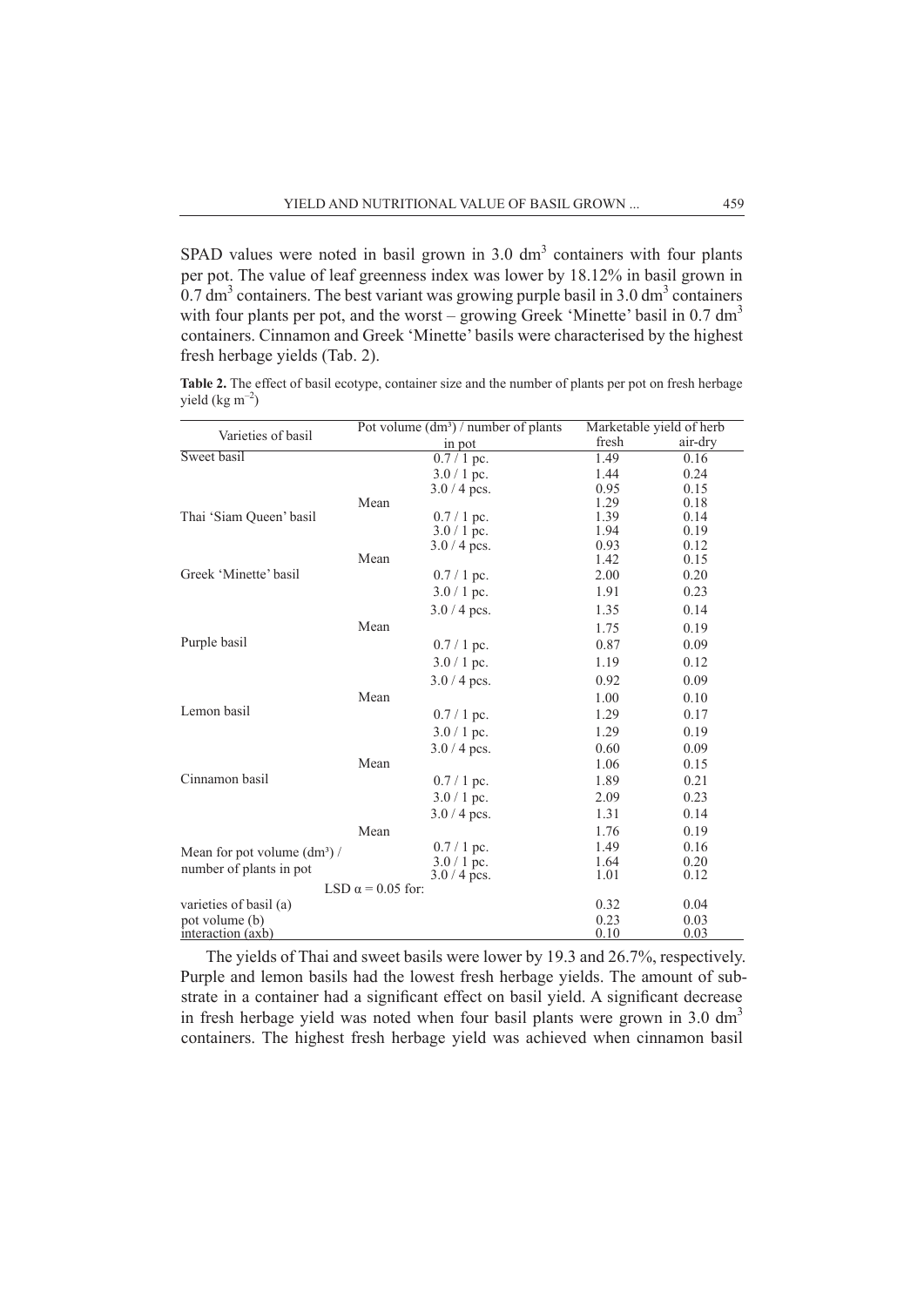was grown in 3.0 dm<sup>3</sup> containers with one plant per pot, and when Greek 'Minette' basil was grown in  $0.7 \text{ dm}^3$  with one plant per pot. These treatments contributed to a 71% increase in yield relative to lemon basil grown in 3.0  $\text{dm}^3$  containers with four plants per pot. The dry herbage yields of five botanical varieties of basil were comparable, only purple basil was characterised by lower dry herbage yield. Analysis of the interaction between the experimental factors revealed that sweet basil grown in 3.0  $\text{dm}^3$  containers with one plant per pot had the highest dry herbage yield. Purple and lemon basils grown in  $0.7 \text{ dm}^3$  containers with one plant per pot and in 3.0 dm<sup>3</sup> containers with four plants per pot were characterised by the lowest dry herbage yields (62.5%). Our results are consistent with the findings of other authors (Nurzyńska-Wierdak *et al.* 2012) who reported that larger containers contributed to higher yields of culinary herbs and spices. The dry herbage yields of the analysed basil varieties were lower than those reported by Nurzyńska-Wierdak *et al.* (2011a), but higher than those achieved under field conditions in warmer regions of Poland (Biesiada and Kuś 2010, Rosłon *et al.* 2011).

Spice plants have desirable chemical composition and deliver numerous health benefits: they enhance the appetite, stimulate digestion and facilitate nutrient absorption (Jadczak and Grzeszczuk 2008, Kudełka and Kosowska 2008). Dry matter content is an important indicator of the biological value of basil (Tab. 3). The average dry matter content of basil herbage, determined for three years of the study, was the highest in cinnamon basil grown in 3.0 dm<sup>3</sup> containers with one plant per pot, and the lowest in Greek 'Minette' basil grown in 0.7 dm<sup>3</sup> containers (30.0% decrease). A similar dry matter content of basil was reported by Dzida (2010b), at 28.42 to 29.15% on average, whereas lower values were noted by Nurzyńska-Wierdak *et al.* (2011b) at 10.50 to 17.48%.

Carbohydrates are a source of energy, but plant foods low in carbohydrates are a part of healthy and low-calorie diet, which is an important consideration for regulating blood glucose levels in patients with type 2 diabetes. According to Szostak and Cichocka (2008), and Dzida (2010a), basil is one of such plants. A statistical analysis of total sugar content of basil herbage revealed that it was affected by both experimental factors. Lemon and Thai 'Siam Queen' basils had significantly the highest concentrations of total sugars, whereas cinnamon basil had the lowest total sugar content. An analysis of the effect of container size on total sugar content of basil herbage indicated that it was the highest in basil grown in  $3.0 \text{ dm}^3$  containers with one plant per pot, but no significant differences were found relative to basil grown in  $0.7 \text{ dm}^3$ containers. Basil grown in  $3.0 \text{ dm}^3$  containers with four plants per pot had significantly the lowest concentration of total sugars  $(8.0\%)$ . Growing lemon basil in 0.7 dm<sup>3</sup> containers with one plant per pot contributed to the accumulation of total sugars, whereas cinnamon basil grown in  $3.0 \text{ dm}^3$  containers with four plants per pot had the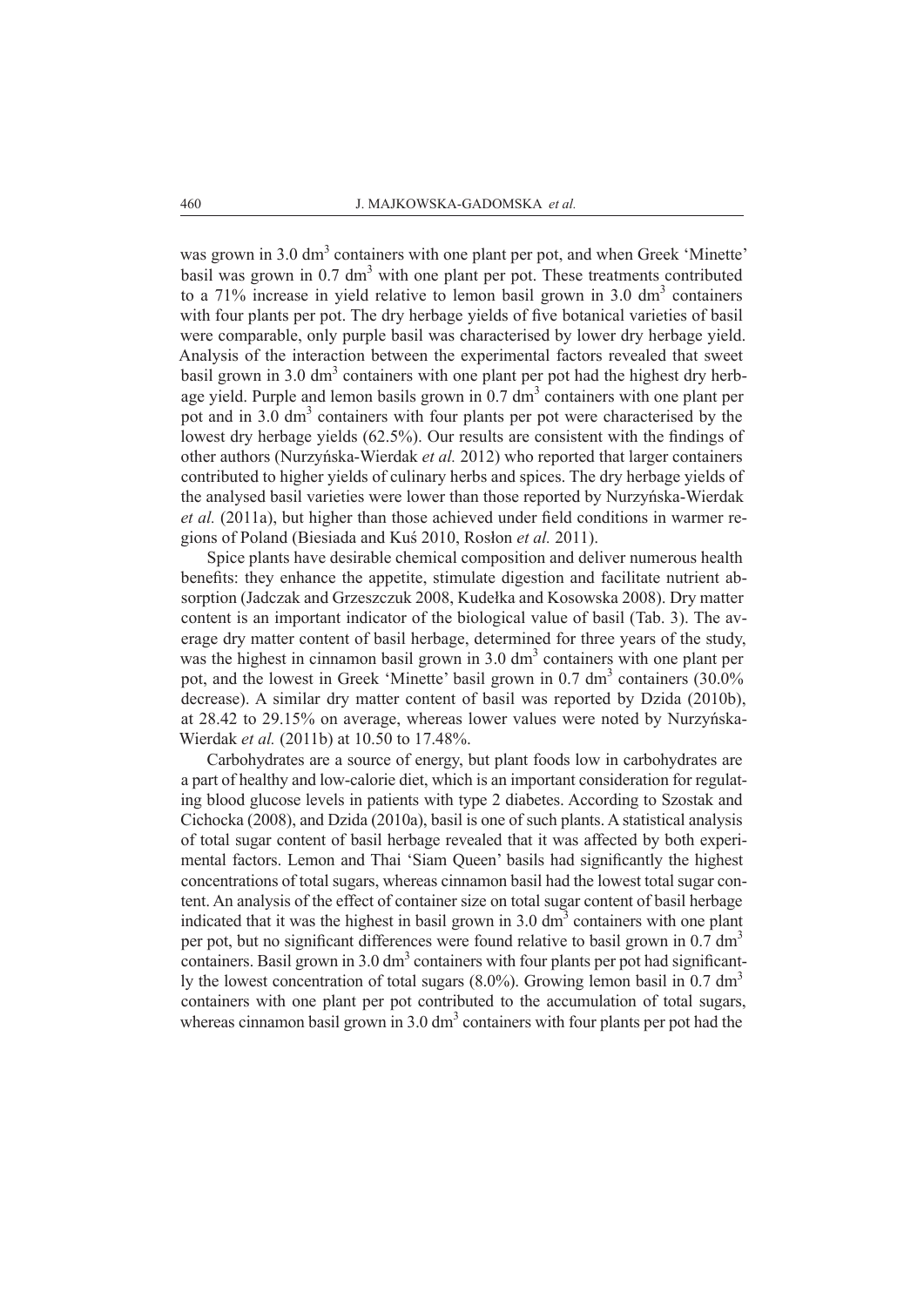lowest total sugar content. Similar results were reported by Majkowska-Gadomska *et al.* (2015) for greenhouse-grown basil fertilised with Florovit. Field-grown basil analysed by Borowy and Matela (2012) had lower total sugar content.

**Table 3.** The effect of basil ecotype, container size and the number of plants per pot on dry matter, total sugar and L-ascorbic acid content

| Varieties of basil                                   | Pot volume $(dm^3)$ /   | Dry matter    | Total sugar         | L-ascorbic acid              |  |
|------------------------------------------------------|-------------------------|---------------|---------------------|------------------------------|--|
|                                                      | number of plants in pot | $\frac{0}{0}$ | $g 100 g^{-1}$ f.m. | mg $100 \text{ g}^{-1}$ f.m. |  |
| Sweet basil                                          | $0.7/1$ pc.             | 16.99         | 8.6                 | 12.47                        |  |
|                                                      | $3.0 / 1$ pc.           | 17.00         | 9.3                 | 10.05                        |  |
|                                                      | $3.0 / 4$ pcs.          | 17.78         | 8.9                 | 10.53                        |  |
|                                                      | Mean                    | 17.26         | 8.9                 | 11.02                        |  |
| Thai 'Siam Queen' basil                              | $0.7/1$ pc.             | 16.59         | 10.2                | 14.72                        |  |
|                                                      | $3.0/1$ pc.             | 19.18         | 10.9                | 13.75                        |  |
|                                                      | $3.0 / 4$ pcs.          | 18.08         | 9.7                 | 12.55                        |  |
|                                                      | Mean                    | 17.95         | 10.3                | 13.67                        |  |
| Greek 'Minette' basil                                | $0.7/1$ pc.             | 15.33         | 9.7                 | 14.11                        |  |
|                                                      | $3.0/1$ pc.             | 19.05         | 10.7                | 12.03                        |  |
|                                                      | $3.0 / 4$ pcs.          | 20.39         | 9.7                 | 13.16                        |  |
|                                                      | Mean                    | 18.26         | 10.1                | 13.10                        |  |
| Purple basil                                         | $0.7/1$ pc.             | 15.60         | 10.3                | 11.70                        |  |
|                                                      | $3.0/1$ pc.             | 16.89         | 10.6                | 11.99                        |  |
|                                                      | $3.0 / 4$ pcs.          | 16.40         | 8.5                 | 13.14                        |  |
|                                                      | Mean                    | 16.60         | 9.8                 | 12.28                        |  |
| Lemon basil                                          | $0.7/1$ pc.             | 19.17         | 11.4                | 12.08                        |  |
|                                                      | $3.0/1$ pc.             | 20.79         | 10.3                | 15.17                        |  |
|                                                      | $3.0 / 4$ pcs.          | 20.10         | 10.5                | 13.81                        |  |
|                                                      | Mean                    | 20.02         | 10.7                | 13.69                        |  |
| Cinnamon basil                                       | $0.7/1$ pc.             | 20.50         | 9.5                 | 14.92                        |  |
|                                                      | $3.0 / 1$ pc.           | 21.91         | 8.8                 | 15.29                        |  |
|                                                      | $3.0 / 4$ pcs.          | 20.83         | 7.7                 | 10.26                        |  |
|                                                      | Mean                    | 21.08         | 8.7                 | 14.06                        |  |
| Mean for pot volume                                  | $0.7/1$ pc.             | 17.36         | 10.0                | 13.30                        |  |
| $(dm3)$ / number of plants                           | $3.0/1$ pc.             | 19.14         | 10.1                | 13.05                        |  |
| in pot<br>$3.0 / 4$ pcs.<br>LSD $\alpha$ = 0.05 for: |                         | 18.93         | 9.2                 | 12.24                        |  |
|                                                      |                         |               |                     |                              |  |
| varieties of basil (a)                               |                         | 1.05          | 1.5                 | n.i.                         |  |
| pot volume (b)<br>interaction(axb)                   |                         | 1.19          | 0.8                 | 1.03                         |  |
|                                                      |                         | 1.31          | 0.2                 | 0.09                         |  |

Spice plants are a rich source of natural antioxidants capable of neutralising free radicals that have adverse health effects. This group includes organic acids, vitamin C (L-ascorbic acid), provitamin A (ß-carotene), phenolic compounds and anthocyanins (Szajdek and Borowska 2004). L-ascorbic acid, which is a major dietary antioxidant, exerts its antioxidant effects through conversion of the reduced form to the oxidised form (Capecka *et al.* 2005). The results of studies investigating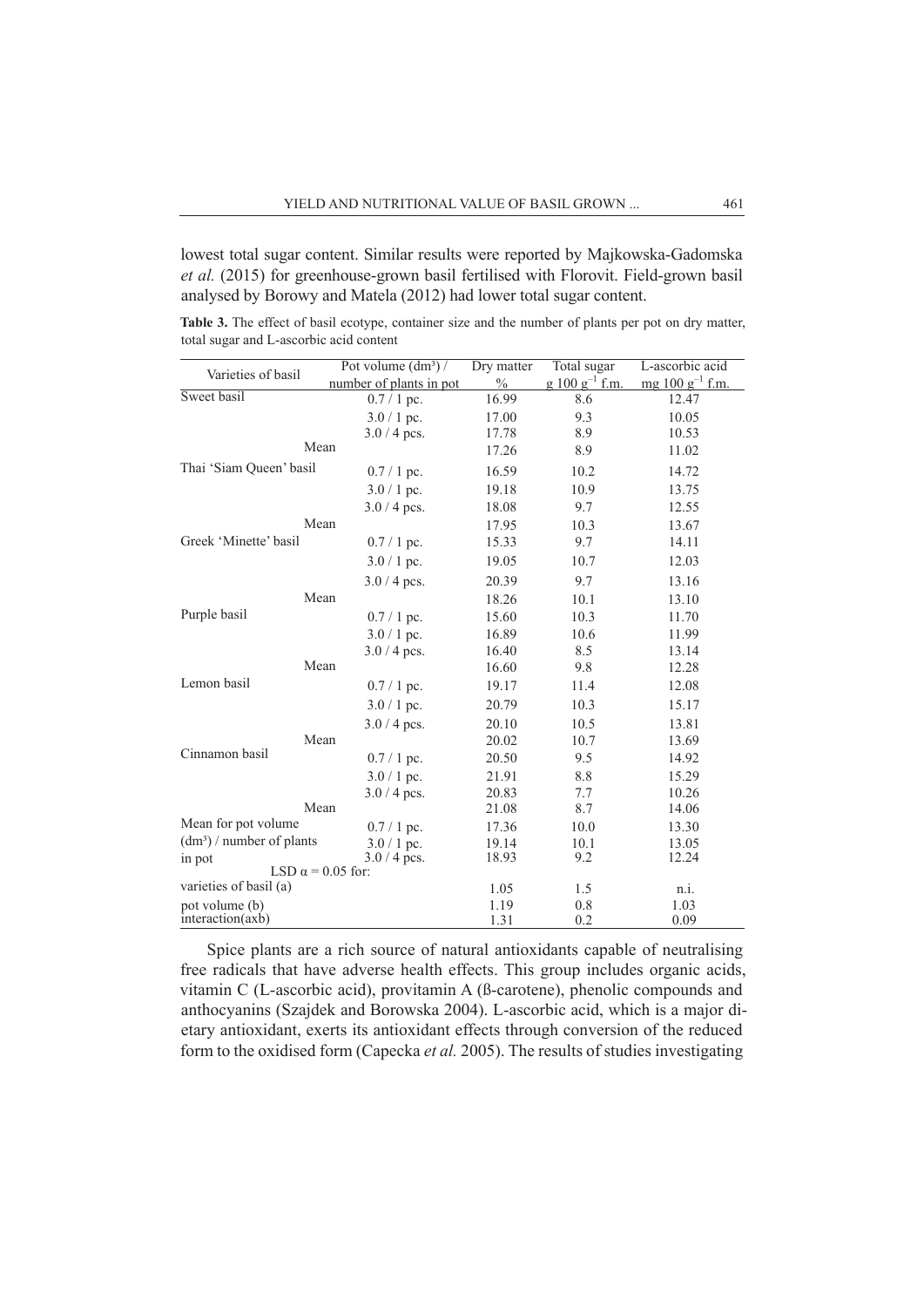the L-ascorbic acid content of basil herbage are inconclusive. In a study by Borowy and Matela (2012), the concentrations of L-ascorbic acid in field-grown basil ranged from 44.9 to 75.8 mg 100  $g^{-1}$  fresh weight. Sweet basil grown in containers had lower L-ascorbic acid content which varied from 22.0 to 25.0 mg 100  $g^{-1}$ fresh weight on average, depending on the rate of  $CaCO<sub>3</sub>$  (Dzida 2010a). In another experiment conducted by the cited author (Dzida 2011), the average vitamin C content of purple basil fertilised with nitrogen ranged from 15 to 19 mg 100  $g^$ fresh weight.

In the present study, the content of L-ascorbic acid in basil herbage was affected by container size, the number of plants per pot, and its interaction with basil varieties. Growing basil in  $3.0 \text{ dm}^3$  containers with four plants per pot led to a 6-8% decrease in L-ascorbic acid concentrations. In a previous experiment performed by Majkowska-Gadomska *et al.* (2015), which investigated sweet basil, Thai 'Siam Queen' basil, Greek 'Minette' basil and cinnamon basil, L-ascorbic acid content was lower, from  $9.5 \text{ mg } 100 \text{g}^{-1}$  fresh weight in Greek 'Minette' basil to 11.27 mg 100  $g^{-1}$  fresh weight in sweet basil. The concentration of L-ascorbic acid was the highest in cinnamon basil – 15.29 mg  $100g^{-1}$  fresh weight when cultivating a single plant in 3 dm<sup>3</sup> of substrate, the smallest for single sweet basil cultivation in a pot of 3 dm<sup>3</sup> – 10.05 mg  $100g^{-1}$  fresh weight.

#### **CONCLUSIONS**

1. Cinnamon basil and Greek 'Minette' basil were characterised by significantly higher marketable yield of fresh herbage.

2. Basil ecotype had a significant effect on leaf greenness index, fresh herbage yield, dry herbage yield, and on the content of dry matter and total sugars.

3. Growing basil plants in  $3.0 \text{ dm}^3$  containers, with four plants per pot, contributed to a significant decrease in fresh and dry herbage yields, in comparison with the remaining treatments.

#### **REFERENCES**

- Biesiada A., Kuś A., 2010. The effect of nitrogen fertilization and irrigation on yielding and nutritional status of sweet basil (*Ocimum basilicum* L.). Acta Sci Pol-Hortoru, 9(2), 3**-**12.
- Borowy A., Matela M., 2012. Effect of mycorrhization on growth and yield of Basil. Ann. UMCS, Sectio EEE. Horticultura, Lublin, 22(2), 12-22.
- Capecka E., Mareczek A., Leja M., 2005. Antioxidant activity of fresh and dry herb of some Lamiaceae species. Food Chem., 93(2), 223-226.
- Dzida K., 2010a. Nutrients contents in sweet basil (*Ocimum basilicum* L.) herb depending on calcium carbonate dose and cultivar. Acta Sci Pol**-**Hortoru, 9(4), 143-151.
- Dzida K., 2010b. Biological value and essential oil content in sweet basil (*Ocimum basilicum* L.) depending on calcium fertilization and cultivar. Acta Sci Pol**-**Hortoru, 9(4), 153-161.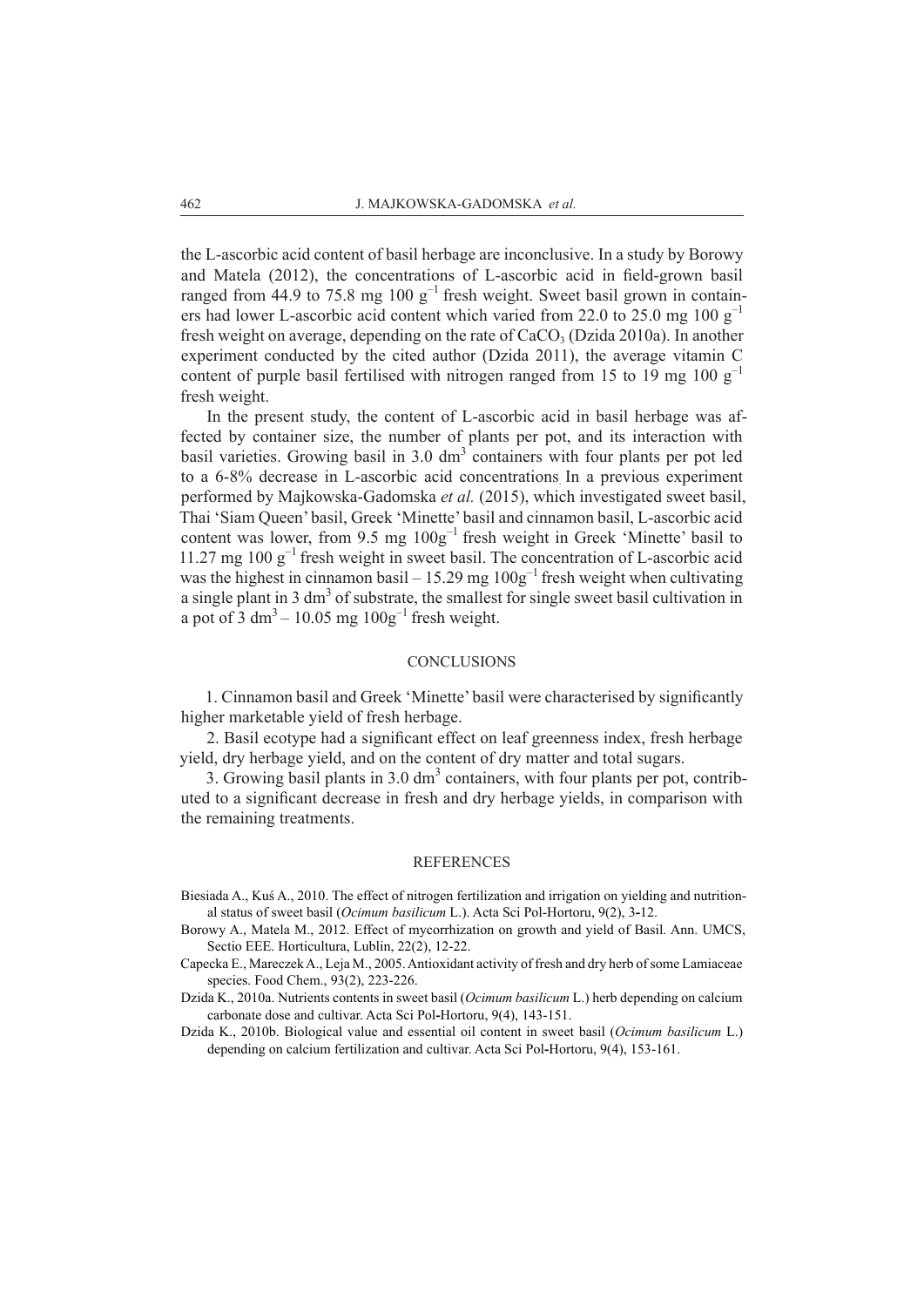- Dzida K., 2011. Influence of nitrogen nutrition and cultivar on quality of sweet basil herbs. Ann. UMCS Sectio DDD, Lublin, 24(3), 125-132.
- Frąszczak B., Gąsecka M., Golcz A., Zawirska-Wojtasiak R., 2015. The chemical composition of lemon balm and basil plants grown under different light conditions. Acta Sci. Pol-Hortoru., 14(4), 93-104.
- Frąszczak B., Knaflewski M. 2009. Effect of light conditions and temperature on fresh yield of some spice plants grown in containers. Vegetable Crop Research Bulletin, 71, 59-67.
- Jadczak D., Błaszczuk A., Rekowska E., 2006. Effect of covering on the content of macroelements in yield of Basil (*Ocimum basilicum* L.) cultivated for bunch harvest. J. Elem., 11(2), 135-141.
- Jadczak D., Grzeszczuk M., 2008. Spice herbs biological value of selected species (in Polish). Panacea, 2(23), 15-17.
- Kacperska A., 2002. Responses of plants to abiotic stress factors (In Polish). In: Fizjologia roślin (Eds J. Kopcewicz, S. Lewak). PWN, Warszawa.
- Khalil S.E., Abd El-Aziz N.G., Abou Leila B.H., 2010. Effect of water stress, ascorbic acid and spraying time on some morphological and biochemical composition of *Ocimum basilicum* plant. J. Am. Sci., 6(12), 33-44.
- Kopsell D.A., Kopsel D.E., Curran-Celentano J., 2005. Carotenoid and chlorophyll pigments in sweet basil grown in the field and greenhouse. HortSci., 40(5), 1230-1233.
- Kołodziej B., 2010. Cultivation of herbs: guide for planters (in Polish). PWRiL, Poznań.
- Kudełka W., Kosowska A., 2008. Components of spices and spice herbs determining their functional properties and their role in human nutrition and disease prophylaxis (in Polish). Zesz. Nauk., UE w Krakowie, Kraków, 781, 83-111.
- Majkowska-Gadomska J., Dziedzic A., Dobrowolski A., Mikulewicz E. 2015. The effect of sowing time on the yield and nutritional value of Basil (*Ocimum basilcum* L.) herbage. Acta Agroph., 22(2), 165-172.
- Majkowska-Gadomska J., Mikulewicz E., Dobrowolski A., Dziedzic A., 2015. Ecotype and foliar fertilization with Florovit affect herbage yield and quality of greenhouse-grown basil (*Ocimum basilicum* L.). JAS, 7(4), 195-200.
- Nurzyńska-Wierdak R., 2012. *Ocimum basilicum* L. a valuable spice, medicinal and oil bearing plant (in Polish). Ann. UMCS, Sectio EEE. Horticultura, Lublin, 22(1), 20-30.
- Nurzyńska-Wierdak R., Borowski B., Dzida K., 2011a. Yield and chemical composition of basil herb depending on cultivar and foliar feeding with nitrogen. Acta Sci. Pol-Hortoru., 10(1), 207-219.
- Nurzyńska-Wierdak R., Rożek E., Bolanowska K., 2012. Yield and quality of herbage of lemon balm, marjoram and thyme in relation to the method of cultivation in containers (in Polish). Ann. UMCS, Sectio EEE. Horticultura, Lublin, 22(2), 1-11.
- Nurzyńska-Wierdak R., Rożek E., Borowski B., 2011b. Response of different basil cultivars to nitrogen and potassium fertilization: total and mineral nitrogen content in herb. Acta Sci. Pol-Hortoru., 10(4), 217-232.
- Politycka B., Golcz A., 2004. Content of chloroplast pigments and anthocyanins in the leaves of *Ocimum basilicum* L. depending on nitrogen doses. Folia Hort., 16(1), 23-29.
- Rosłon W., Osińska E., Bączek K., Węglarz Z., 2011.The influence of organic-mineral fertilizers on yield and raw materials quality of chosen plants of the Lamiaceae family from organic cultivation. Acta Sci. Pol-Hortoru., 10(1), 147-158.
- Szajdek A., Borowska J., 2004. Antioxidant properties of food of plant origin (in Polish). Żywn-Nauk Technol Ja. 4(41)S, 5-28.
- Szostak W.B., Cichocka A., 2008. Dietotherapy of adult patients with diabetes (in Polish). Diabet. Prakt., 9, 18-27.